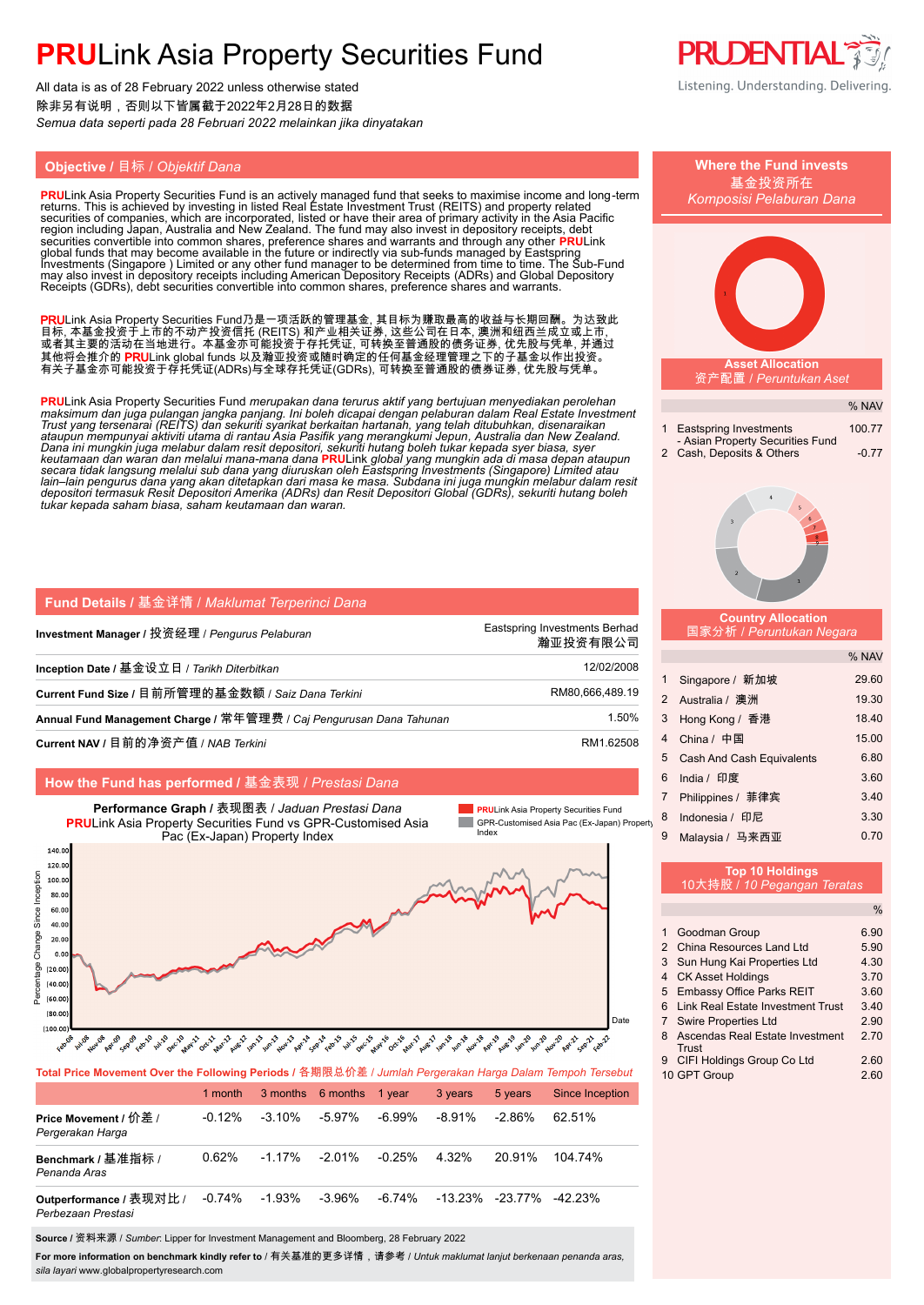All data is as of 28 February 2022 unless otherwise stated 除非另有说明,否则以下皆属截于2022年2月28日的数据 *Semua data seperti pada 28 Februari 2022 melainkan jika dinyatakan*

### **PRUDENTIAL** Listening. Understanding. Delivering.

#### **Monthly Update /** 每月简报 / *Peningkatan Bulanan*

#### **Market Review /** 市场回顾 */ Tinjauan Bulanan*

Global equity markets fell in February as the conflict between Russia and Ukraine escalated, further heightening the ongoing inflationary pressures and building on the weaker sentiment earlier in the month amid the prospect of the ramp up of interest rates by major central banks. Russia had previously begun to build up troops on its border with the Ukraine, with further troops reported to have arrived in neighbouring pro-Russian Belarus towards the end of January. The US, UK and EU, as well as allies, announced a range of sanctions and restrictions, including expelling key Russian banks from SWIFT. European and emerging market equities underperformed in this environment, in USD terms, whilst Asia and Japan were relative outperformers. Commodities rallied, with Brent crude prices closing the month at over US\$100.

Asia Pacific ex Japan markets returned -1.1% in USD terms in February. China and Hong Kong equities returned -3.9% and -2.8% in USD terms respectively over the same period, amid the sporadic COVID-19 outbreaks within the countries. Hong Kong also saw a surge in cases, which resulted in enforcement plans to lockdown the city in March as part of its mandatory COVID-19 testing drive for its residents. Meanwhile, Taiwan equities delivered -2.5% in USD terms in February as the ongoing Russia-Ukraine crisis has instilled fears that Beijing could also invade the island.

ASEAN markets were among the outperformers in February, significantly outperforming both Emerging Markets and Emerging Markets Asia. The gains were led by Indonesia and Malaysia markets. The Indonesia market saw strong foreign inflows due to MSCI rebalancing. Separately, Malaysia's trade saw supply-side disruption and held back January exports while imports accelerated off recovering domestic demand and business . Elsewhere, MSCI India returned -4.1%, the worst performing country in Emerging Markets Asia.

In property-related news, private home prices in Singapore rose 5% QoQ in the three months to December 2021, accelerating sharply from a 1.1% rise in the previous period. New home sales declined in February, although analysts attributed this to the absence of major new launches and Chinese New Year festivities dampening activity at the start of the year. Hong Kong's lived-in home prices suffered their biggest drop in almost two years as the fifth wave of COVID-19 impacted sentiment, with prices falling 1.1% in January according to data published by the Rating and Valuation Department.

全球股市于 2 月份下跌,归咎于俄罗斯和乌克兰之间的冲突升级,进一步加剧持续的通胀压力,使月内早些时候因主要央行可能加息而走弱的投资情绪雪上加霜。此前,俄罗 斯开始在接壤乌克兰边境集结军队;据报道,更多军队于 1 月底抵达亲俄的邻国白俄罗斯。美国、英国和欧盟及盟国宣布了一系列制裁和限制措施,包括将俄罗斯主要银行从 SWIFT 系统中剔除。在这种环境下,以美元计价的欧洲和新兴市场股票表现不佳,亚洲和日本走势相对较好。大宗商品价格飙涨,布伦特原油价格以超过100 美元的水平结束 当月的交易。

亚太除日本市场2月份以美元计下跌-1.1%。中国和香港爆发零星的新型冠状病毒个案,拖累股市同期内以美元计分别走低-3.9%和-2.8%。香港病例激增,政府于3 月份祭出封 城令,以配合新冠肺炎全民普篩。与此同时,俄乌危机持续演进引发市场对北京趁机夺台的担忧,台湾股市 2 月份以美元计价的回酬为-2.5%。

东盟市场2月份表现优异,由印尼和马来西亚领涨,显著跑赢新兴市场和亚洲新兴市场。明晟(MSCI)进行权重调整,大量外资流入印尼市场。另外,马来西亚贸易出现供应 中断,抑制了 1 月份的出口表现,进口则因国内需求和业务恢复而加速增长。MSCI印度则下跌-4.1%,是亚洲新兴市场表下最逊色的国家。

房地产相关新闻方面,新加坡私人住宅物业价格在2021年第四季度上涨 5%,从之前一个季度的1.1%增长大幅走高。2 月份新屋销售下降,但分析师将此归因于年初没有重大 新房发布以及农历新年假期抑制了活动。香港住宅价格录得近两年来的最大跌幅,因为第五波 COVID-19疫情打击市场情绪。根据差饷估价署公布的数据,1 月份价格下跌了 1.1%。

*Pasaran ekuiti global jatuh pada bulan Februari apabila konflik antara Rusia dan Ukraine meruncing, lalu memburukkan lagi tekanan inflasi yang berterusan dan menompok ke atas sentimen yang lebih lemah pada awal bulan di tengah-tengah prospek peningkatan kadar faedah oleh bank pusat utama. Rusia sebelum ini mula mengatur bala tentera di sempadannya dengan Ukraine, dengan barisan tentera seterusnya dilaporkan telah tiba di negara jiran Belarus yang pro-Rusia di akhir Januari. AS, UK dan EU, serta sekutunya, mengumumkan pelbagai sekatan dan pembatasan, termasuk menyingkirkan bank utama Rusia daripada SWIFT. Ekuiti pasaran Eropah dan pasaran memuncul berprestasi hambar dalam persekitaran sebegini dari segi USD, manakala Asia dan Jepun mencatat prestasi lebih baik secara relatif. Komoditi meningkat, dengan harga minyak mentah Brent menutup bulan dagangan melebihi USD100.*

*Pasaran Asia Pasifik luar Jepun memberikan pulangan -1.1% dalam USD pada bulan Februari. Ekuiti China dan Hong Kong masing-masing memulangkan -3.9% dan -2.8% dalam USD dalam tempoh yang sama, di tengah-tengah penularan wabak COVID-19 yang sporadik di negara-negara tersebut. Hong Kong juga mencatat lonjakan kes, yang mengakibatkan rancangan penguatkuasaan untuk menyekat pergerakan bandaraya itu menjelang Mac sebagai sebahagian daripada galakan ujian mandatori COVID-19 ke atas penduduknya. Sementara itu, ekuiti Taiwan mencatat pulangan -2.5% dalam USD pada bulan Februari berikutan krisis Rusia-Ukraine yang berterusan telah menimbulkan kebimbangan bahawa Beijing juga boleh menyerang pulau tersebut.*

*Pasaran ASEAN antara yang mencatat prestasi cemerlang pada Februari, secara ketara mengatasi kedua-dua Pasaran Memuncul dan Pasaran Memuncul Asia. Catatan keuntungan diterajui oleh pasaran Indonesia dan Malaysia. Pasaran Indonesia menerima aliran masuk asing yang kukuh disebabkan pengimbangan semula MSCI. Secara berasingan, perdagangan Malaysia mengalami gangguan dari segi penawaran dan eksport Januari yang tertahan manakala import mempercepatkan pemulihan permintaan dan perniagaan domestik. Di tempat lain, MSCI India mengembalikan -4.1%, negara berprestasi paling teruk dalam Pasaran Memuncul Asia.*

*Dalam berita berkaitan hartanah, harga rumah persendirian di Singapura meningkat 5% QoQ dalam tempoh tiga bulan sehingga Disember 2021, melonjak tinggi daripada kenaikan 1.1% dalam suku sebelumnya. Jualan rumah baharu merosot di bulan Februari, walaupun penganalisis mengaitkannya dengan ketiadaan pelancaran baharu secara besar-besaran dan sambutan perayaan Tahun Baharu Cina yang melembapkan aktiviti pada awal tahun. Harga rumah kediaman Hong Kong mengalami kejatuhan terbesar dalam tempoh hampir dua tahun apabila gelombang kelima COVID-19 memberi impak kepada sentimen, menolak harga jatuh 1.1% pada Januari menurut data yang diterbitkan oleh Jabatan Penarafan dan Penilaian.*

#### **Market Outlook /** 市场展望 */ Gambaran Bulanan*

Asian property shares prices have lagged the market, as rising US interest rates and the global inflation uptick are becoming more top-of-mind, and as Asian investors continue to weigh the ongoing weakness in the Chinese property sector. We believe REIT valuations are attractive at these levels, with the average spread between Asian REIT indices and their 10-year government bonds comparing favourably with average yields on long- term government bonds and global REITs. Price moves across sub-segments and countries present opportunities for the Manager to search for attractively valued property securities in the region.

In Singapore, the Manager expects a Singapore office market recovery in 2022, with vacancies tightening to under 4%. This comes on the back of limited new supply and the removal of aging office stock for redevelopment. Logistics/business parks remain the most resilient area with increased usage propositions (vaccine storage, e-commerce, supply chain management, agriculture, etc.) along with STEM-related business park activity. Conversely, the hotel sub-segment continues to face challenges, and we await further vaccine distribution and travel opening with select countries to take a more optimistic view. The expansion of Singapore's Vaccinated Travel Lanes is a welcome development, but the return of business travelers paying weekday rates is a key milestone to watch.

In Australia, retail REITs continue to recover and share prices reflect good value from here, but the longer-term outlook for office remains clouded by the long-term impact of Work-From-Home ("WFH") arrangements. Australians typically have larger residential units, affording them greater flexibility to WFH compared to more space-constrained urban residents of North Asian cities.

Within Hong Kong, tourism remains depressed as the city deals with its fifth wave of the COVID-19 virus, but retail sales have recovered from March 2020 lows. Border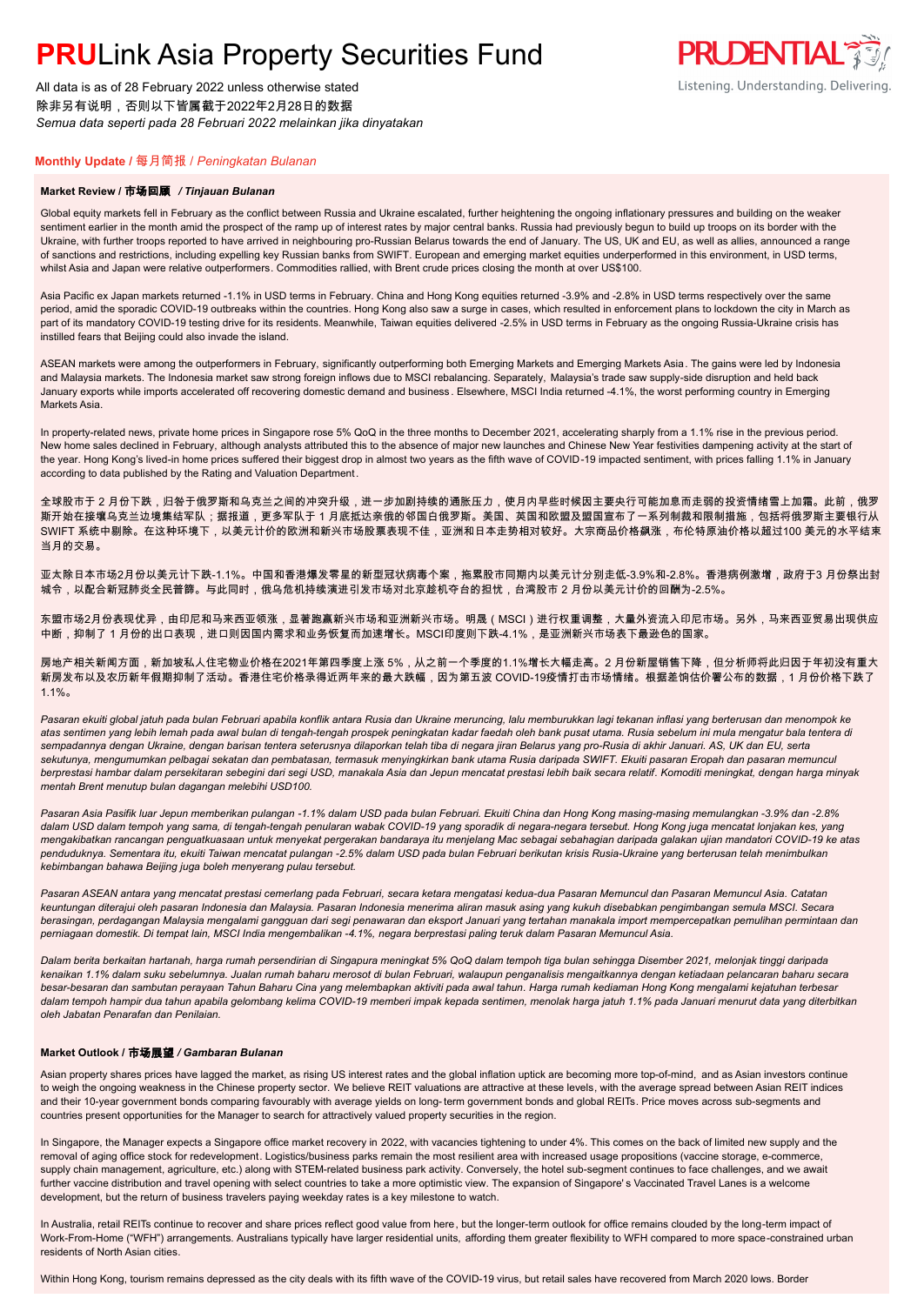All data is as of 28 February 2022 unless otherwise stated 除非另有说明,否则以下皆属截于2022年2月28日的数据 *Semua data seperti pada 28 Februari 2022 melainkan jika dinyatakan*



normalisation in China will be a strong return driver in the future. The recent rise in virus cases in both China and Hong Kong, combined with tightened border controls and reimposed movement restrictions, has further delayed the reopening. We look to the travel resumption between China and Macau as a barometer for more targeted and flexible border opening to come later this year.

美国利率看涨和全球通胀走高的因素变得越加关键,加上亚洲投资者继续权衡中国房地产行业持续疲软带来的影响,亚洲房地产股价表现较大市逊色。我们认为,房地产投资 信托的估值在这些水平显得吸引,其中亚洲REIT指数与其10年期政府债券之间的平均利差与长期政府债券和全球REIT的平均收益率相比具有优势。各个细分市场和国家的价 格变动为基金经理提供了在区域内寻求估值吸引之有价财产证券的良机。

基金经理预计,新加坡办公楼市场将在 2022 年复苏,空置率将收窄至 4% 以下。这是由于新供应有限以及拆除陈旧的办公室库存以进行重建。物流/商业园是最具弹性的范 围,其疫苗存储、电子商务、供应链管理和农业等使用主张增加,并且与STEM相关的商业园活动也越来越多。相反,酒店细分市场继续面对挑战,在采取更加乐观的看法 前,我们等待观察进一步的疫苗分发以及特定国家的旅游开放。新加坡接种疫苗旅行路线扩大是受欢迎的发展,但支付工作日费率的商务旅客回归是一个值得关注的重要里程 碑。

在澳洲,零售房地产投资信托基金持续复苏,同时股价从这个水平反映出良好的价值;但居家办公("WFH")安排的长期影响仍然笼罩办公室领域的长期前景。澳大利亚人一 般上拥有更大的住宅单位,与北亚城市空间受限的城市居民相比,这个国家为居家办公提供了更大的灵活性。

在香港,由于爆发第五波新冠肺炎疫情,旅游业持续表现低迷,但零售销售已从2020年3月的低点复苏。中国的边境正常化将成为未来强大的回报驱动力。中国和香港的病毒 病例近期走高以及边境管制收紧和重新实施行动限制进一步推迟了重新开放。我们将中国与澳门之间的旅游恢复视为今年晚些时候更有针对性和灵活的边境开放晴雨表。

*Harga saham hartanah Asia ketinggalan di pasaran berikutan kadar faedah AS yang meningkat dan kenaikan inflasi global semakin menjadi perhatian utama, dan apabila pelabur Asia terus menimbang krisis yang berterusan melibatkan sektor hartanah China. Kami percaya penilaian REIT menarik dalam persekitaran sedemikian dengan purata spread antara indeks REIT Asia dan bon kerajaan 10 tahun adalah setanding dengan hasil purata bon kerajaan jangka panjang dan REIT global.*

*Pergerakan harga merentasi sub-segmen dan negara telah membuka peluang kepada Pengurus untuk mencari sekuriti hartanah bernilai menarik di rantau ini.*

*Di Singapura, Pengurus menjangkakan pemulihan pasaran pejabat Singapura pada 2022, dengan kekosongan ruang mengecil di bawah 4%. Ini disebabkan oleh penawaran ruang baharu yang terhad dan penyingkiran stok pejabat lama bagi tujuan pembangunan semula. Logistik/ taman perniagaan kekal sebagai kawasan yang paling mampan dengan cadangan penggunaan yang meningkat (penyimpanan vaksin, e-dagang, pengurusan rantaian bekalan, pertanian, dll.) bersama-sama dengan aktiviti kawasan perniagaan berkaitan STEM. Sebaliknya, subsegmen hotel terus mendepani tantangan, dan dengan mengambil sikap yang lebih optimistik, kami menunggu pengedaran vaksin selanjutnya di samping pembukaan perjalanan yang melibatkan sebilangan negara. Peluasan Lorong Perjalanan Bervaksin Singapura adalah perkembangan yang dialu-alukan, tetapi kepulangan pengembara perniagaan yang membayar kadar hari bekerja merupakan penanda penting untuk diberikan perhatian.*

*Di Australia, REIT runcit terus pulih dan harga saham mencerminkan nilai yang baik dari sini, namun prospek jangka panjang pejabat masih lagi kabur ekoran impak jangka panjang pengaturan Bekerja Di Rumah ("WFH"). Penduduk Australia biasanya mempunyai unit kediaman yang lebih besar lalu memberikan fleksibiliti yang lebih besar bagi WFH berbanding penduduk di bandar-bandar Asia Utara yang mempunyai ruang terhad.*

*Di Hong Kong, pelancongan masih suram apabila bandaraya tersebut menangani gelombang kelima virus COVID-19, manakala jualan runcit telah pulih daripada paras terendah Mac 2020. Normalisasi sempadan di China akan menjadi pemacu pulangan yang kukuh pada masa hadapan. Peningkatan kes virus di China dan Hong Kong baru-baru ini, di samping kawalan sempadan yang diperketatkan dan sekatan pergerakan yang dikenakan semula telah melambatkan lagi pembukaan semula ekonomi. Pandangan kami ke atas penyambungan semula perjalanan antara China dan Macau sebagai kayu ukur bagi pembukaan sempadan yang lebih disasarkan dan fleksibel akan mengambil tempat lebih kemudian pada tahun ini.*

#### **Fund Review & Strategy /** 基金表现评论与投资策略 */ Tinjauan dan Strategi Dana*

The Fund returned -0.12% for the month, underperforming the benchmark return of 0.62% by 0.74%. Year-to-date, the Fund returned -3.15%, underperforming the benchmark return of -1.88% by 1.27%.

During the month, the overweights in Logan Group and Sunac Services, and underweight in SM Prime detracted from relative performance during the month.

In Singapore, the Fund remains invested in high-yielding dividend names with lower relative valuations and those with a quality bias. In Australia, the portfolio manager continues to seek opportunities through bottom-up stock selection, favouring companies with assets in good locations, quality management, diversified industry exposure and solid balance sheets. We remain positive on select retail and industrial REITs in Australia. Within Hong Kong, given social distancing restrictions in the near term, we continue to prefer the domestic Hong Kong consumer through neighbourhood malls offering every day essential goods , which offer significant upside at today's valuations and which should benefit from the voucher programme for domestic consumption.

此基金于检讨月份下录得-0.12%回酬,较回酬为0.62%的基准逊色0.74%。年度至今,基金的回酬是-3.15%,跑输回酬为-1.88%的基准指标1.27%。

检讨月份下增持龙光集团(Logan Group)和融创服务(Sunac Services),以及减码SM Prime于月内拖累相对表现。

在新加坡,此基金持续投资估值相对更低的优质高息股。至于澳洲,投资组合经理将继续通过自下而上的股票选择寻找良机,青睐的是拥有优异地点的资产、管理层卓越、行 业风险敞口多元化和资产负债表稳固的公司。我们继续看好澳洲的特定零售和工业房地产投资信托基金。在香港,鉴于近期内的社交距离限制,我们继续偏好通过提供每日必 需品的邻里商场参与国内香港的消费;此领域在当今的估值水平提供显著的上涨空间,同时应受益于国内消费的优惠券计划。

*Dana menyampaikan pulangan -0.12% di untuk bulan ini, tidak mengatasi pulangan penanda aras 0.62% sebanyak 0.74%. Sejak awal tahun hingga bulan tinjauan, Dana mengembalikan -3.15%, tidak mengatasi pulangan penanda aras -1.88% sebanyak 1.27%.*

*Pada bulan tersebut, pegangan berlebihan dalam Kumpulan Logan dan Perkhidmatan Sunac, serta kekurangan pegangan dalam SM Prime menjejaskan prestasi relatif pada bulan tersebut.*

*Di Singapura, Dana kekal melabur dalam nama yang menghasilkan dividen tinggi dengan penilaian relatif yang lebih rendah dan bias kualiti. Di Australia, pengurus portfolio terus memburu peluang melalui pemilihan stok dari bawah ke atas, mengutamakan syarikat yang mempunyai aset di lokasi yang baik, pengurusan berkualiti, pendedahan kepada pelbagai industri dan kunci kira-kira yang mantap. Kami kekal positif ke atas sebilangan REIT runcit dan perindustrian di Australia. Di Hong Kong, memandangkan sekatan penjarakan sosial dalam tempoh terdekat, kami terus memilih pengguna domestik Hong Kong melalui pusat beli-belah kejiranan yang membekalkan barangan keperluan harian. Ia menawarkan peningkatan yang ketara menurut penilaian semasa dan sewajarnya mendapat manfaat daripada program baucar bagi penggunaan domestik.*

**Source /** 资料来源 / *Sumber*: Fund Commentary, February 2022, Eastspring Investments Berhad